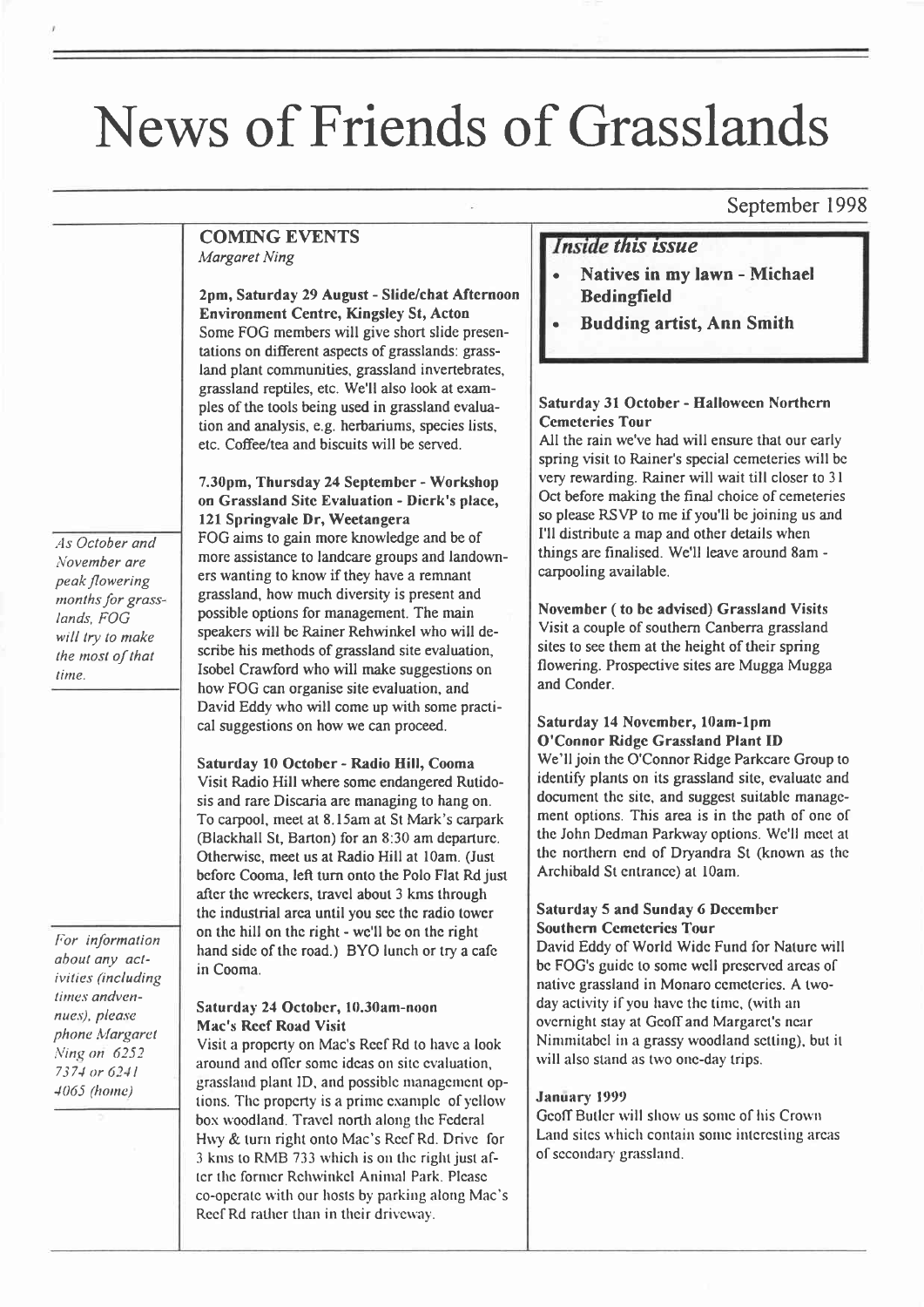# Page 2 News of Friends of Grasslands

### VISIT TO MULLIGAN'S FLAT Report by Geoff Robertson

On 25 JuIy, 20 FOG members turned up to Mulligan's Flat to greet the dawn which was announced by a kookaburra's loud laugh. We did not, as promised, see the sun glistening on the frostcovered cobwebs - it was too overcast and warm for that. Maybe next year!

Dierk cooked the porridge which went down well

Breakfast was a treat. Dierk cooked the porridge which went down well, even according to normally non-porridge eaters. Margaret treated us to bread, sausages and raisin toast, washed down with tea, coffee and juice.

Our FOG posters were on display, which helped to provide a perspective. After breakfast, there was a long ambling walk led by our guide David Eddy, who proved his point that grasslands can be interesting even in a mid-winter dawn. He pointed out the forbs and grasses that were present and it was interesting to be shown many forbs in their early stages. He also pointed out the different ecosystems at Mulligan's Flat - the grassland, the woody grassland, the woodland, and the wet bits - and talked about some of the indicator species. An extra bit of good news is that we saw few weeds.

Many members contributed their knowledge, insights and anecdotes. Also it was an opportunity for members to exchange views on all manner of conseryation issues. Thanks to all the organisers.

# RECOVERING THE MONARO

Report by Margaret Ning

FOG members were amongst those who aftended the Cooma and Snowy River Corridor workshop Recovering the Monaro (12-13 August). The purpose of the workshop was to help find alternatives to current management for weed control, explore work restoring landscape function to degraded grasslands, plan practical trials of alternatives for agricultural systems, and provide information on the known alternatives. The workshop showed that there was much to be done if Serrated Tussock and African Lovegrass are to be beaten, but the encouraging news is that forces are marshalling against them. Congratulations to Charles Litchfield for putting the workshop together.

DOWN TO GRASS ROOTS (Conference on the management of native grassland in southeast Australia) Report by David Eddy

On Wednesday July 8, the afternoon before the conference, a number of people visited several small grassland sites near Melbourne to see the types and quality of sites and discuss the management of their problems.

On Thursday morning the conference opened with a variety of overviews from Vanessa Craigie (GERG Vic/DNRE), Tim Barlow (VNPA) and then views of the roles, responsibilities. strategies and priorities of DNRE, Parks Victoria, Ballarat University and Merri Creek Management Committee. After lunch we got into the more interesting stuff about managing grasslands. A variety of speakers spoke about: what triggers weed invasions, maintenance of open structure (burning  $&$  mowing), fire and conservation management, managing for both flora and fauna, habitat requirements of various classes of vertebrates, responses to management by some invertebrates - followed by a "summing up" session.

A dozen or so poster displays were mounted in the cafeteria where the group had lunches,morning and afternoon teas. Most were publicity/information about grassland conservation projects, with a strong dominance of Victorian news. A few provided information on research/trial projects related to native grasslands and their management.

The Conference Dinner at University of Melbourne on Thursday night was excellent, an opportunity to meet people from far and wide (including Tasmania!). The entertainment was provided by comedian Rod Quantock who informed us of the depth and breadth of his grassland knowledge.

On Friday we heard speakers on: weed control, weed species replacement, learning lessons from management of Victorian grassland reserves, grazing as a grassland management tool, soil fauna and disturbance. pest invertebrates and management trials on new grassland reserves. After afternoon tea we broke into small discussion groups to allow everyone to have an input on the questions of, what management techniques have worked. what examples of successful monitoring exist, and what do we need to do more of.

Some interstate attendees (including myself) were a little disappointed that, although the conference purported to consider and represent south-east Australia, there was a very strong bias toward Victorian sites, knowledge, problems and people. Almost no mention was made of the high quality, relatively stable and in some cases large grasslands of the NSW Tablelands and Riverina, Tasmania and South Australia. Several speakers seemed rather pessimistic about the long term prospects or grasslands, seemingly because their experience is limited to the small public remnant grasslands near Melbourne.

If anyone is interested in more detailed information, the pre-conference abstracts were available at the conference and may still be available from Vanessa Craigie (Vic. DNRE) -03 9412 4199. A set of proceedings should also be available in due course.

#### Conference an opportunity to meet people from far and wide including Tasmania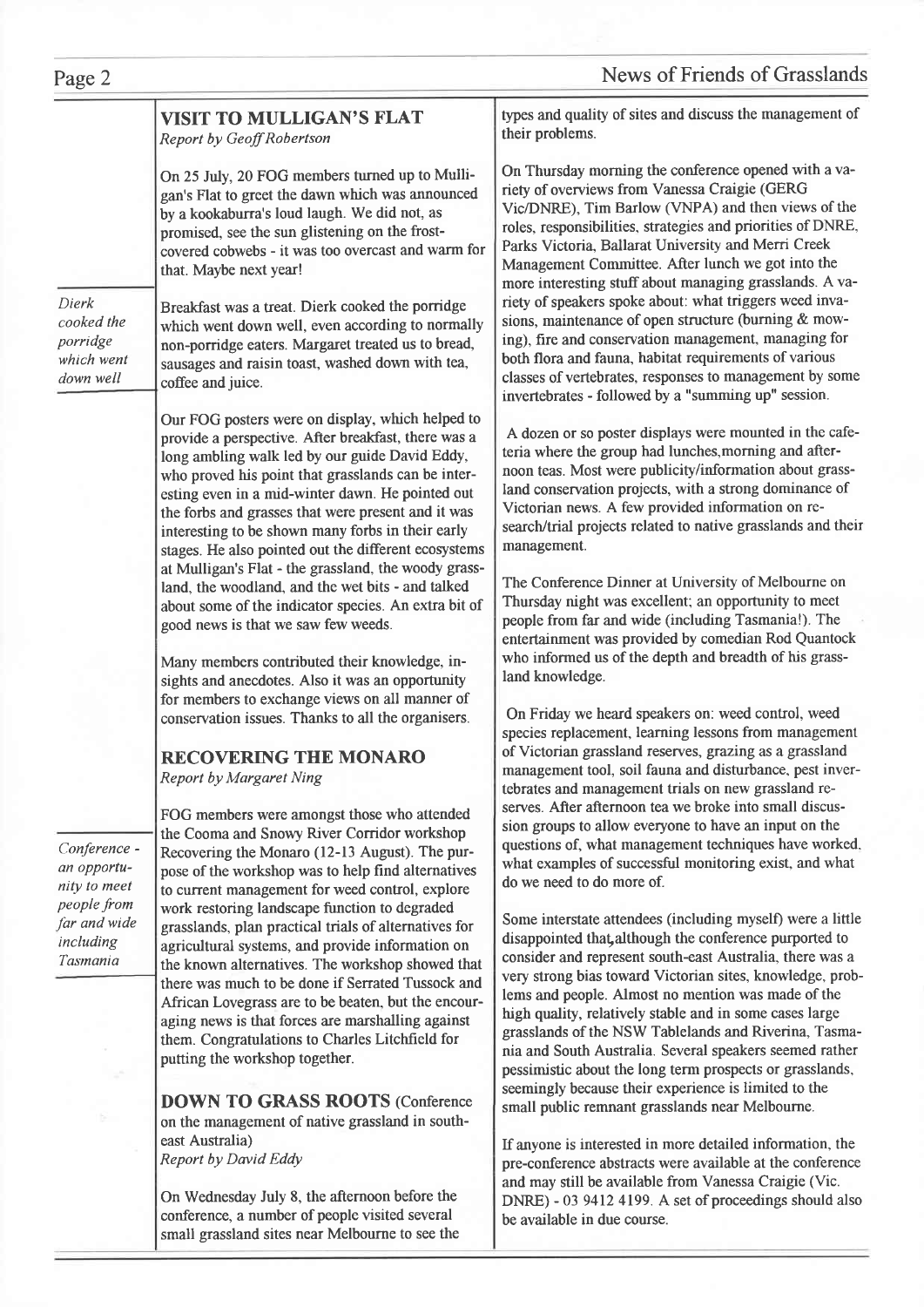## News of Friends of Grasslands Page 3

### NATIVES IN MY LAWN Michael Bedingfield

I live in the relatively new suburb of Conder which is in the Lanyon Valley. When I moved here six years ago there was a fair amount of relatively undisturbed native grassland which had survived the grazing and hadn't yet been developed. There is still some left on the fringes of the suburb and in the last few years I've been inspired to draw some of the plants.

After a bit of education I started discovering some of these natives growing in my yard.

The most obvious was Windmill Grass (Chloris truncata) (drawing lower RHS). Also common was Geranium retrorsum, a native geranium with a tiny pink five-petalled flower. There was also the occasional Panicum effusum (pictured top RHS). Red Grass (Bothriochloa macra) wasn't there initially but is now quite established. This grass is common throughout Canberra.



Common Bluebell (Wahlenbergia Communis) Michael Bedingfield 1997

A smaller member of the Native Bluebell family, Wahlenbergia multicaulis also survived my lawn mowing efforts. Its height is typically 6-8" and its flower is only half the diameter of the Common Bluebell (Wahlenbergia communis) (picturcd abovc).



Panicum effusum Michael Bedingfield 1995

Another plant with a tiny pink four-petalled flower was found to be native - Willow Herb  $(Epilobium billardierianum cinereum)$ . This is just as hardy as the Wahlenbergias and Geranium retrorsum and was growing quite well out here during our last summer, despite the hot dry conditions.

A plant which resembles the Clustered Daisies was also very resilient. It is Jersey Cudweed (Pseudognaphalium luteo-album). It looks similar to the Chrysocephalum apiculatum. The main diflerence is the flowers are creamy in colour instead of yellow.

All is not lost for these tough natives. My lawn is not as neat looking as my neighbour's, since I often mow around these plants. However, it is a lot morc interesting.



Windmill Grass (Chloris truncata) M Bedingfield 1997

Some nalive grassalnds still on the fringes of Conder

My lawn is not as neat as my neighbour's.... hul il is a lol morc inleresling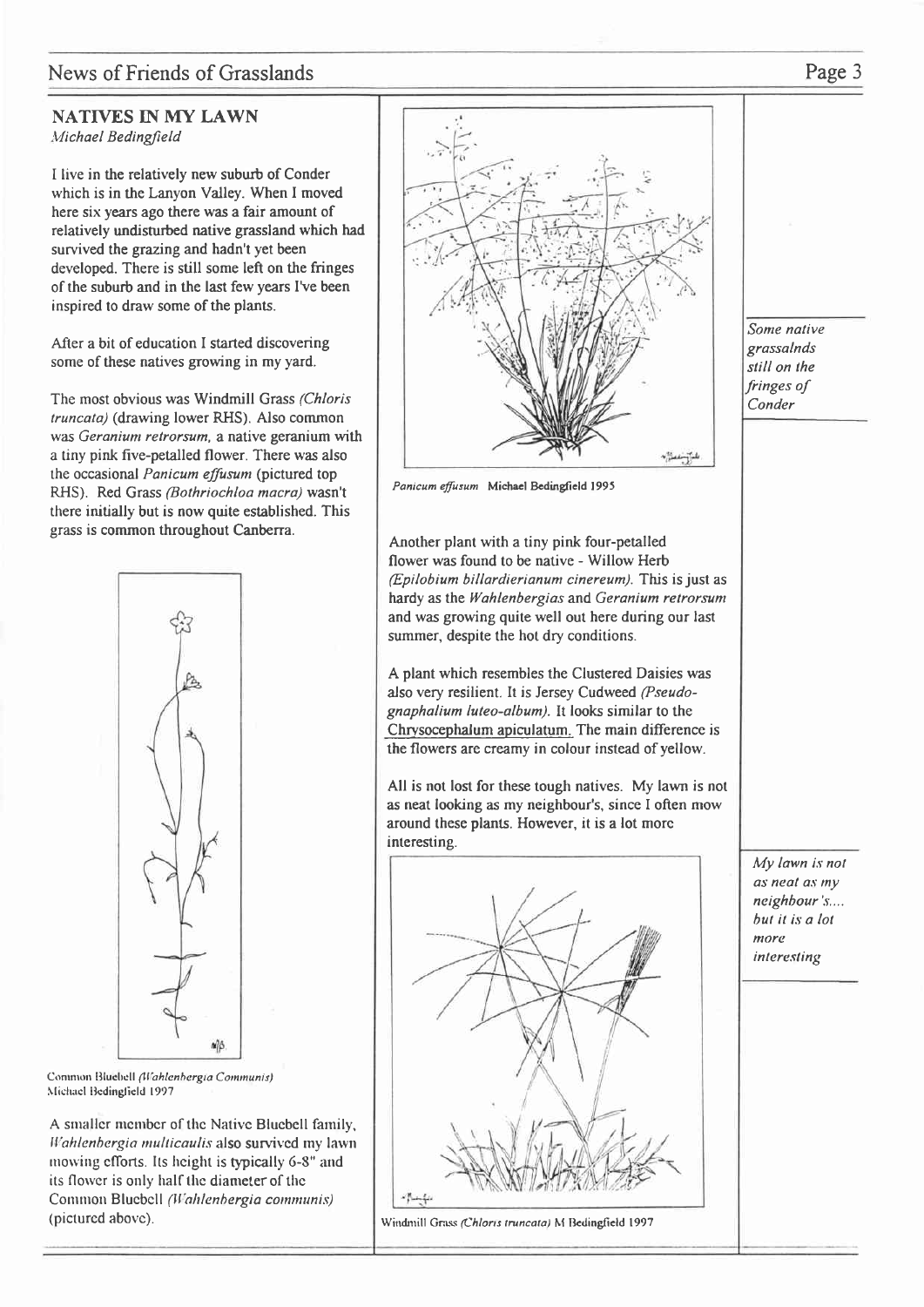# News of Friends of Grasslands

|              | <b>GRASSLAND PLANTS OF SOUTH-</b>                                                                         | <b>BA</b>      |
|--------------|-----------------------------------------------------------------------------------------------------------|----------------|
|              | <b>EASTERN AUSTRALIA</b> Neil and Jane                                                                    | (We            |
|              | Marriott, Bloomings Books, 1998. (183 pages, >170                                                         | nind           |
|              | photos)<br>Review by David Eddy                                                                           | Mau            |
|              | For some time, a gap has existed in the availability                                                      | M. C           |
|              | of a book concentrating on the flora of our temperate                                                     | ln M           |
|              | grassy ecosystems - more specifically a small,                                                            | bega           |
|              | concise book suitable for field use and aimed at                                                          | remo           |
| This book    | assisting field identification of herbs and shrubs.                                                       | the I          |
| will become  | Neil and Jane have filled that gap. No longer do we                                                       | rubb           |
| an essential | have to take the 4 volumes of Flora of NSW into the                                                       | For 1          |
| part of the  | field (in a wheelbarrow)! This book is very compact                                                       | remo           |
| field equip- | $(110 \times 210 \text{ mm})$ and will fit comfortably in the                                             | Will           |
| ment of      | glovebox, daypack or even a large anorak pocket.                                                          | ars f          |
| many peo-    |                                                                                                           | iden           |
| ple, amateur | The more common herb and shrub (120) genera of                                                            | wher           |
| and profes-  | SE Australia are represented by a selection of (170)                                                      | moso           |
| sional.      | species, one per page, with a colour photograph of                                                        |                |
|              | each. The text is concise and consistent, each page                                                       | Sinc           |
|              | carrying: a description of the plant, its leaves,                                                         | site t         |
|              | flowers and fruits; its distribution in the four south-                                                   | the a          |
|              | eastern States; notes on similar looking species; and                                                     |                |
|              | a colour photograph. At the top of each page is a                                                         | The            |
|              | coloured band containing the species' botanic name,                                                       | impr           |
|              | common name/s, family name and a common name                                                              | quali          |
|              | for the family. The species are listed in alphabetic<br>order according to botanic name. The front of the | impr           |
|              | book includes an introduction to our grassy                                                               |                |
|              | ecosystems and notes on their history, current status                                                     | Duri           |
|              | and a vision of their future. At the back is a glossary,                                                  | billal         |
|              | a guide to pronunciation of botanic names, a list of                                                      | we te          |
|              | references and further readings, and an index of                                                          | mova<br>class  |
|              | common names.                                                                                             |                |
|              |                                                                                                           | were           |
|              | The authors explain the criteria for selection of                                                         | face,<br>the s |
| M. Griffin-  | species to represent each genus near the front of the                                                     | agair          |
| Warwicke is  | book. It is not intended to depict all the species                                                        | prove          |
| the Con-     | within each genus across the whole of temperate                                                           |                |
| venor of the | south-east Australia. This means that readers in a                                                        | Since          |
| Ginninderra  | particular region, like the NSW Southern                                                                  | plant          |
| Wetland      | Tablelands, will find that some species described in                                                      | <i>ilies</i>   |
| Care Group   | the book do not occur locally, while others which do                                                      | ing b          |
| 6241 6334    | are not listed. The book has been printed on robust                                                       |                |
|              | and weather resistant paper with a heavy plasticised                                                      | What           |
|              | card cover. The result is an excellent introductory                                                       | that 1         |
|              | field guide for anyone interested in becoming                                                             | not p          |
|              | familiar with the herb and shrub plants of grassy                                                         | we h           |
|              | ecosystems in this corner of the country.                                                                 | black          |
|              |                                                                                                           | possu          |
|              |                                                                                                           | out to         |
|              |                                                                                                           | Bein           |
|              |                                                                                                           | mous           |
|              |                                                                                                           | can c          |
|              |                                                                                                           | any r          |
|              |                                                                                                           |                |
|              |                                                                                                           |                |
|              |                                                                                                           |                |

### **TTLING THE WILLOWS**

were interested to know the latest news on the Ginlerra Wetland which FOG visited on 28 March. irice obligingly gave us the following update.)

#### Griffin-Warwicke

larch 1998, the Ginninderra Wetland Care Group an its massive clean-up of rubbish and woody weed oval on its wetland site on Ginninderra Creek near Barton Highway bridge. Approximately 600 kgs of bish and 500 tons of woody weeds were removed. those who know the area we have now completely oved exotic species such as Hawthorns, briars and lows from within the creek, and Hawthorns and brifrom along the banks of the creek. We have also tified some future frog habitats along the creek re they can breed without being attacked by quito fish.

the Willows have been removed from the wetland there has been a significant change in the ecology of rea back to a more natural state.

water quality has improved  $100\%$ , water flows have roved with only a few obstacles in its path and the ity and health of aquatic species have shown marked ovement.

ing the process we re-discovered one of the original bongs and believe that it may be spring fed. When ested the water in this billabong prior to Willow real the oxygen content was so low as to be sified as extremely poor. However, after the Willows removed and the sun was able to penetrate the surthe oxygen content on the following test went off scale  $(113% -$  our test scale only went to 90%). We n examined aquatic species and found a marked imement in their health.

e Willow removal we have also noted several native ts re-establishing, 5 different frog calls, several famof ducks, one rather awkward pelican, several wadirds and kookaburras.

It most people do not realise about the Willows is native birds rarely use them for nesting as they do oroduce safe nesting habitats. In all the removal that ave done only four nests were found and three were  $\phi$  tbird nests (i.e. an introduced species). Only one um was found up a tree - because it had been caught oo far from its normal habitat.

g about 80% water content. Willows also use enoramounts of water. They also change river courses, cause stream bank erosion and reduce the chances of native flora or fauna surviving where they exist.

continued on page 7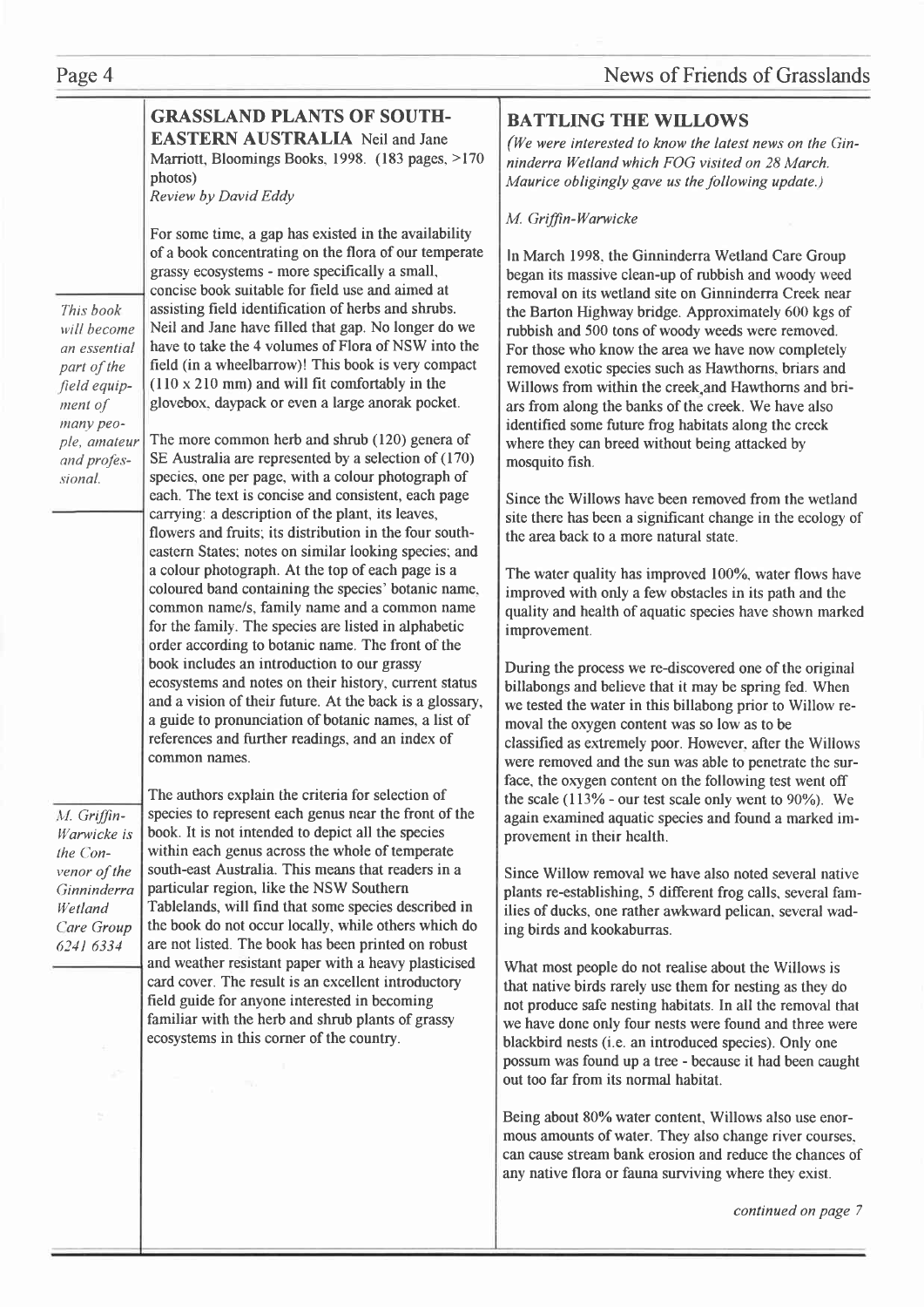# A BUDDING ARTIST - Ann Smith

Ann Smith is a member of the Botanical and Wildlife Illustrators Group which recently formed in Canberra. Her daughter and son-in-law own a small property at Wamboin which Ann loves to visit and soak up inspiration. This FOG newsletter is showing some of her drawings of Wamboin grasslands and plants. Unfortunately, due to size limitations we have reduced the scale of her drawings but you will still appreciate her skills.

Ann is a beginner who recently completed a course with Helen Fitzgerald. While maybe not everyone can draw, many can with a little encouragement. Dormant art skills vary. Ann seems to have a lot of talent that has suddenly been unlocked.

The drawings were done in June this year and so Ann was not able to capture many flowers. However, her drarvings show that a grassland can be interesting even in winter. We hope you enjoy them.



Many FOG membcrs arc keen to learn how to idcntity plants. This opcns up a wholc new world to us as we discover how plant structures and flowers differ, the life cycles of plants, how particular plants grow in particular ecosystems, etc. Acquiring knowledge can take many forms; art illustration being one. Often illustration can help us to see an aspect of a plant we would otherwise have missed. FOG welcomes plant illustrations to its newsletter.

In future newsletters we would like to take art illustration further and hope that articles may use Ann Smith's and Michael Bedingfield's (see page 5) skills to illustrate or highlight points of interest.

We know that many members of FOG have some art talents but we won't mention names just now. If you would like to venture a picture or several, please let us know.



A couple of Ann's *favourite* places grasslands in lYamboin

Ann does not know the names  $of$  all the plants she draws hut is working on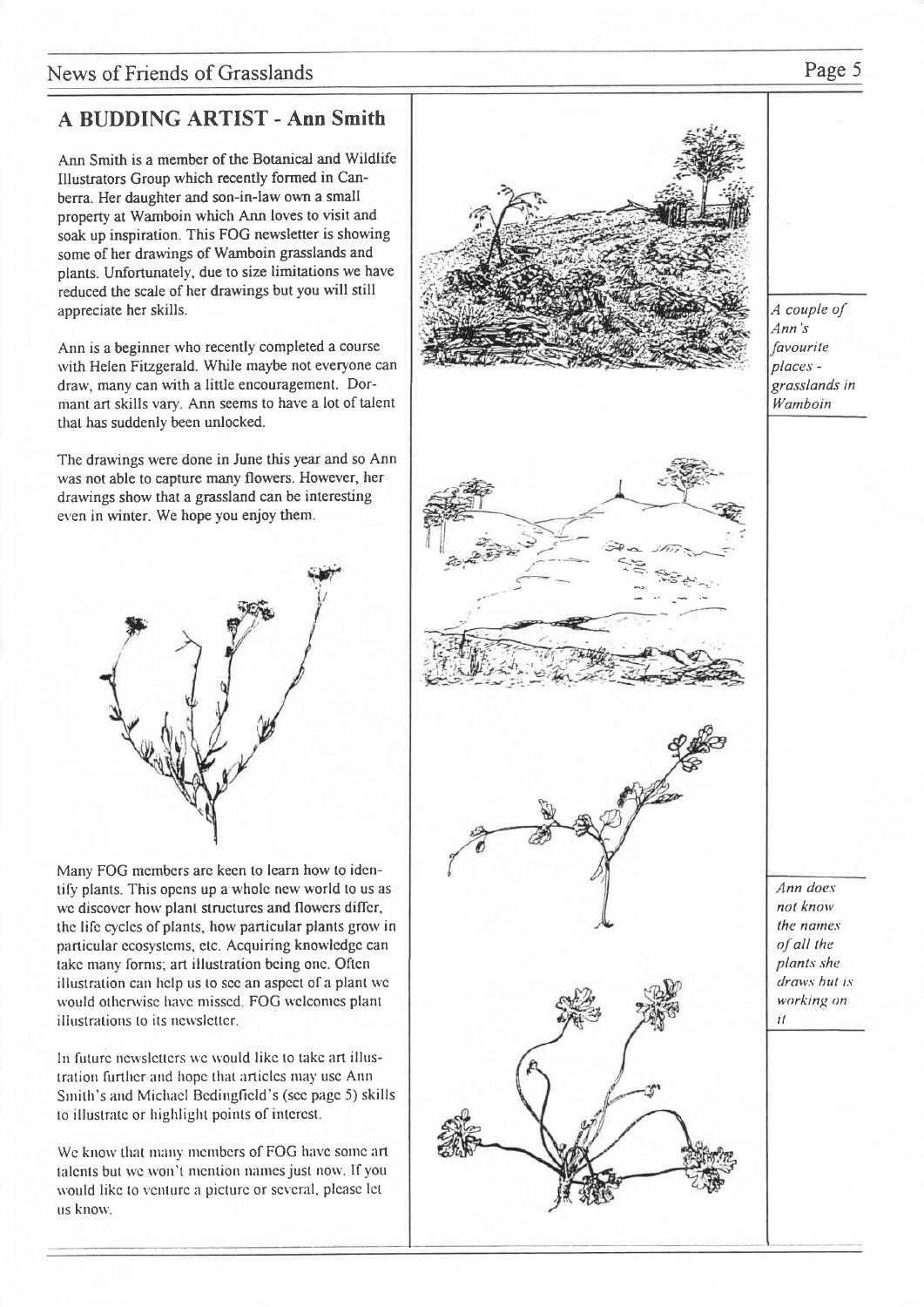Ann Smith considers that to appreciate a plant fully it should be drawn at three levels: the complete plant, the individual branch and individual flower. The three top plants drawn are some of Ann's favourites. They are from left to right: Vittadinia muelleri, Hibbertia obtusifolia and Melichrus urceolatus.

Below left she shows three aspects of a fern: snuggled at the base of a rock, a branch and the individual leaf.

Bottom right shows some grasses and sedges which still capture our interest well after they have flowered.



 $L_0 = \frac{1}{2}$ 





# Page 6 News of Friends of Grasslands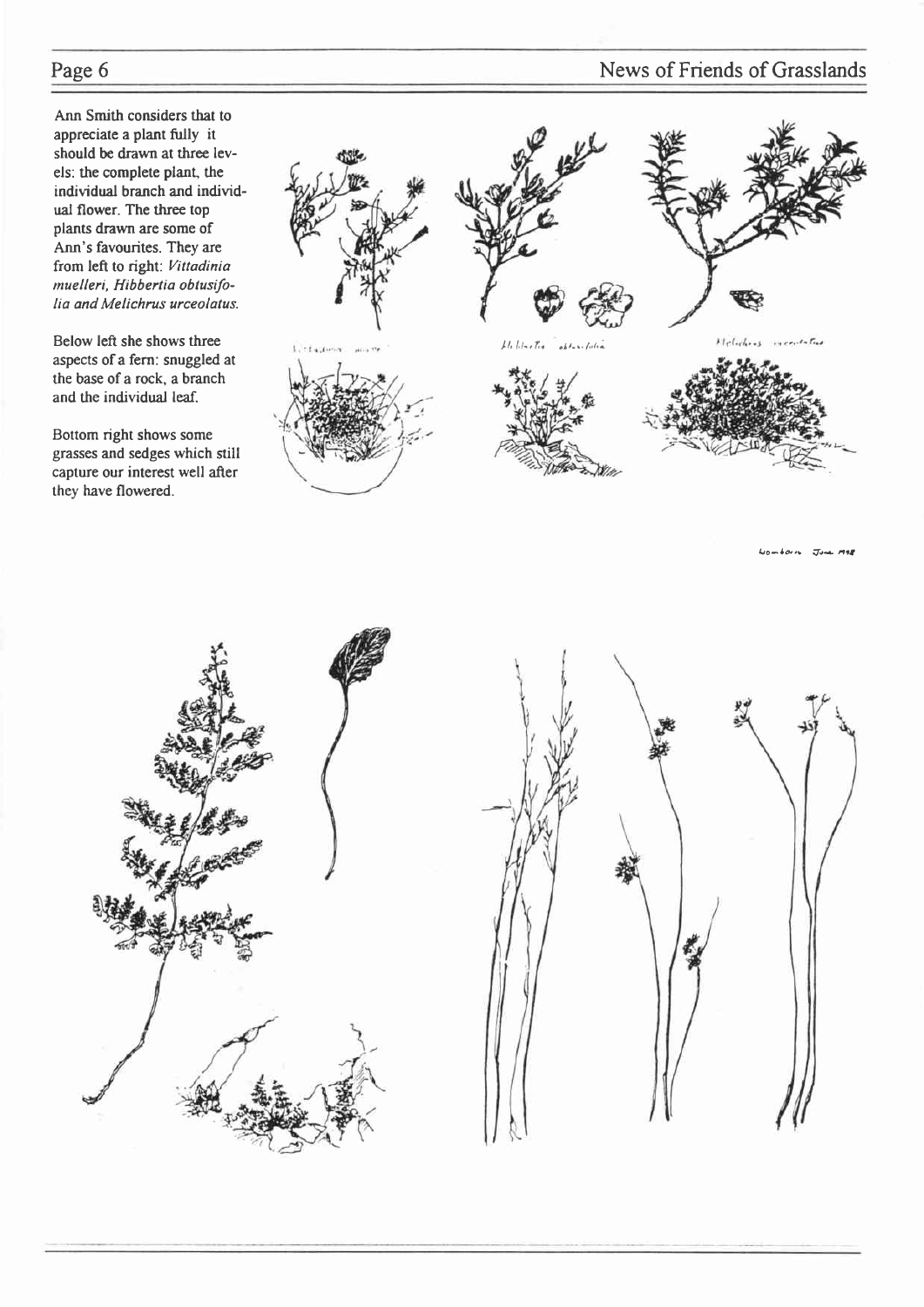### MICROLAENA AND DANTHONIA PLANTI AND HARVESTING DEMONSTRATION

Our last newsletter included an article by John Be Yass on growing native perennial grasses and har ing their seed. In his article, John mentioned his in tion of conducting a harvesting field day around On mas time when the (Microlaena and Danthonia) s ripens. John and his group also intended to plant hectare of Microlaena some time this month and invited FOG members who were interested to wate process. Unfortunately the wet weather has thwart August sowing and it will still be at least 2-3 week til this project can get under way. If any FOG members would like to watch this sowing please contact me shall keep them posted regarding developments. shall probably have similar arrangements for the mas harvesting as the timing is difficult to predict

(Also, apologies to John and his group for an error our last newsletter when we swapped the captions the photos of their harvesters.  $-Margaret N$ 

### WHAT ELSE IS ON?

Saturday 29 August, ACT for Trees will hold a with soup  $&$  crusty rolls from 5-8pm - for more in tion phone 6239 6400.

Black Mountain Wildflower Walks will comment again in September. For up to date information pl contact the organisers on 6258 4724 or 6253 1290.

Saturday 12 September, 2pm - Black Mountain hollow to forest walk Conducted by Friends of  $A$ Bushland for Arbor Week and designed to show the fect of altitude on vegetation. Visitors welcome - r on William Hovell Drive between Bindubi St and Caswell Drive.

#### 13 September - Cooleman Ridge walks

The Cooleman Ridge Parkcare Group is conducting walks on the Ridge on Green Up Day, at 8.30am (hoping to see some birds) and  $2.00 \text{pm}$ . For those missed the earlier FOG field trip to Cooleman Rid the walks will be an opportunity to find out about activities of this parkcare group. These include pla grasses and trees, weed removal and a number of toring activities. (Ph. Bess Sledge, 6288 7536)

13 September to 11 October - Helen Fitzgerald ter colour exhibition at Cuppacumbalong - Hele work features aspects of our natural heritage-flora fauna and landscapes.

Sunday 11 October, 11am-3pm (to be confirmed) Weedbuster Week Field Day - on the banks of the longlo opposite Duntroon. Experts will be on hand discuss various weed control methods and there w be an opportunity to increase weed ID expertise.

| NG            |                                                                                      |                   |
|---------------|--------------------------------------------------------------------------------------|-------------------|
|               | Letter to Editor (Thanks Phyl for your letter.                                       |                   |
|               | Other contributions on this and other issues<br>welcome, but please keep them short) |                   |
| etts of       |                                                                                      |                   |
| vest-         | Thank you for the Friends of Grasslands                                              |                   |
| inten-        | Newsletter and also for the brochure "Life and                                       |                   |
| Christ-       | Death in the Grass". There was just one sen-                                         |                   |
| eed           | tence in the latter that caused me great pain.                                       |                   |
| a             | even if it was only meant to be taken lightheart-                                    |                   |
| had           | edly, and that was, "No trees please, this is a                                      |                   |
| ch the        | native grassland."! I also support tree planting                                     | Plant ID          |
| ted any       | and Landcare projects and I cannot be comfort-                                       | courses           |
| ks un-        | able with anybody declaring "no trees" when our                                      | given by Iso-     |
| mbers         | need for more trees is so great. It is possible to                                   | bel Craw-         |
| e and I       | have trees (native) and grassland (native) - see                                     | ford;             |
| Nе            | savannah woodland.                                                                   | <b>Botanising</b> |
| Christ-       |                                                                                      | (Sept) and        |
| ħ.            | <b>Phyl Spencer</b>                                                                  | Grass ID          |
|               |                                                                                      | (Nov) are         |
| r in          |                                                                                      | highly rec-       |
| s on          | <b>COURSES</b>                                                                       | ommended          |
| ing)          |                                                                                      |                   |
|               | ANU Continuing Education - Two courses by Iso-                                       |                   |
|               | bel Crawford - Botanising in Canberra (Sept) and                                     |                   |
|               | Grass identification (Nov) still have vacancies.                                     |                   |
| lecture       | Phone 6249 2892, 6249 0776 or 6249 5991 if you                                       |                   |
| forma-        | wish to enrol. Full details were given in our last                                   |                   |
|               | newsletter.                                                                          |                   |
|               |                                                                                      |                   |
| nce           | <b>Greening Australia regeneration courses in</b>                                    |                   |
| ease          | <b>November</b>                                                                      |                   |
| ).            | Several regeneration courses are being offered: Bush                                 |                   |
|               | Regeneration (Alison Elvin 2 days \$40/concession                                    |                   |
| n frost       | \$30); Riperian Restoration (Alison Elvin 1 day                                      |                   |
| ⊾randa        | \$25/\$15); Wetland Restoration (Alison Elvin 1 day                                  |                   |
| he af-        | 25/\$15); and Seed collection and propagation (Brian                                 |                   |
| meet          | Cumberland 1 day \$20). These courses are a FOG                                      |                   |
|               | initiative so take advantage of them if you can. Con-                                | Greening          |
|               | tact Margaret Ning for extra details and application                                 | Australia's       |
|               | form.                                                                                | <b>Bushland</b>   |
|               |                                                                                      | regeneration      |
| ig two        |                                                                                      | courses were      |
|               | <b>BATTLE AGAINST WILLOWS</b> (from page 4)                                          | a FOG ini-        |
| who           | With our spring planting of local understorey native                                 | tiative, so       |
| lge,          | plants, shrubs and bushes and, of course, native                                     | take advan-       |
| the           | grasses, we expected to attract significant bird and                                 | tage of them.     |
| anting        | life back into the area. Already the area is frequented                              |                   |
| moni-         | by more native animals.                                                              |                   |
|               |                                                                                      |                   |
|               | This time next year we hope the place will be well                                   |                   |
| 's wa-        | worth a visit. If you wish to join in the Ginninderra                                |                   |
| en's          | Creek rehabilitation project, or find out more, we                                   |                   |
| ı,            | meet on the third Sunday of every month at 10.00am                                   |                   |
|               | on site (on the creek near the Barton Highway                                        |                   |
|               | Bridge). If you have any ideas on planting local na-                                 |                   |
| $\mathcal{E}$ | tive plant species let me know and we will check                                     |                   |
| ie Mo-        | them against our list. Our first spring planting will                                |                   |
| d to          | be Sunday 20 September - weather permitting.                                         |                   |
| ill also      |                                                                                      |                   |
|               |                                                                                      |                   |